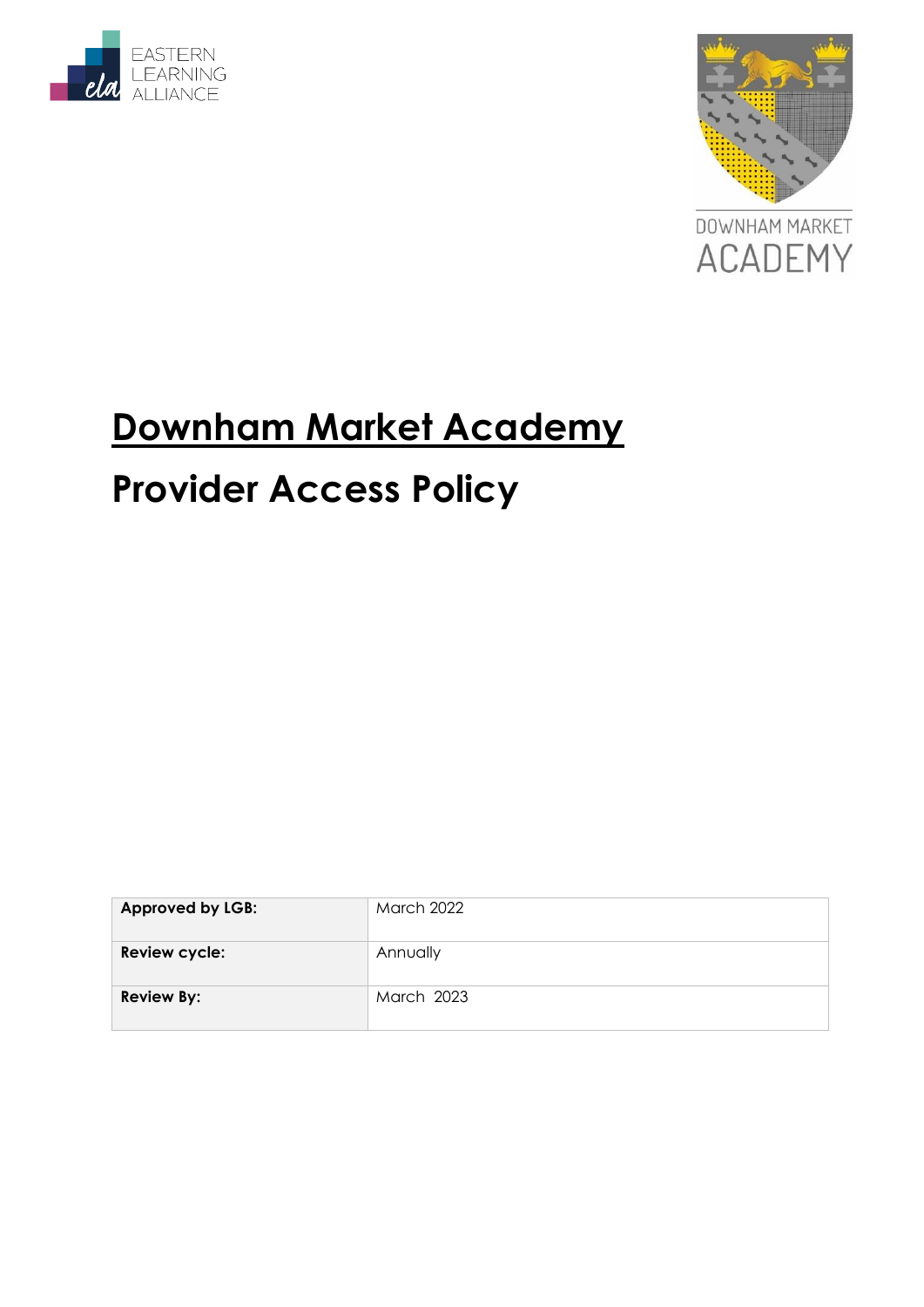## **Provider Access Policy**